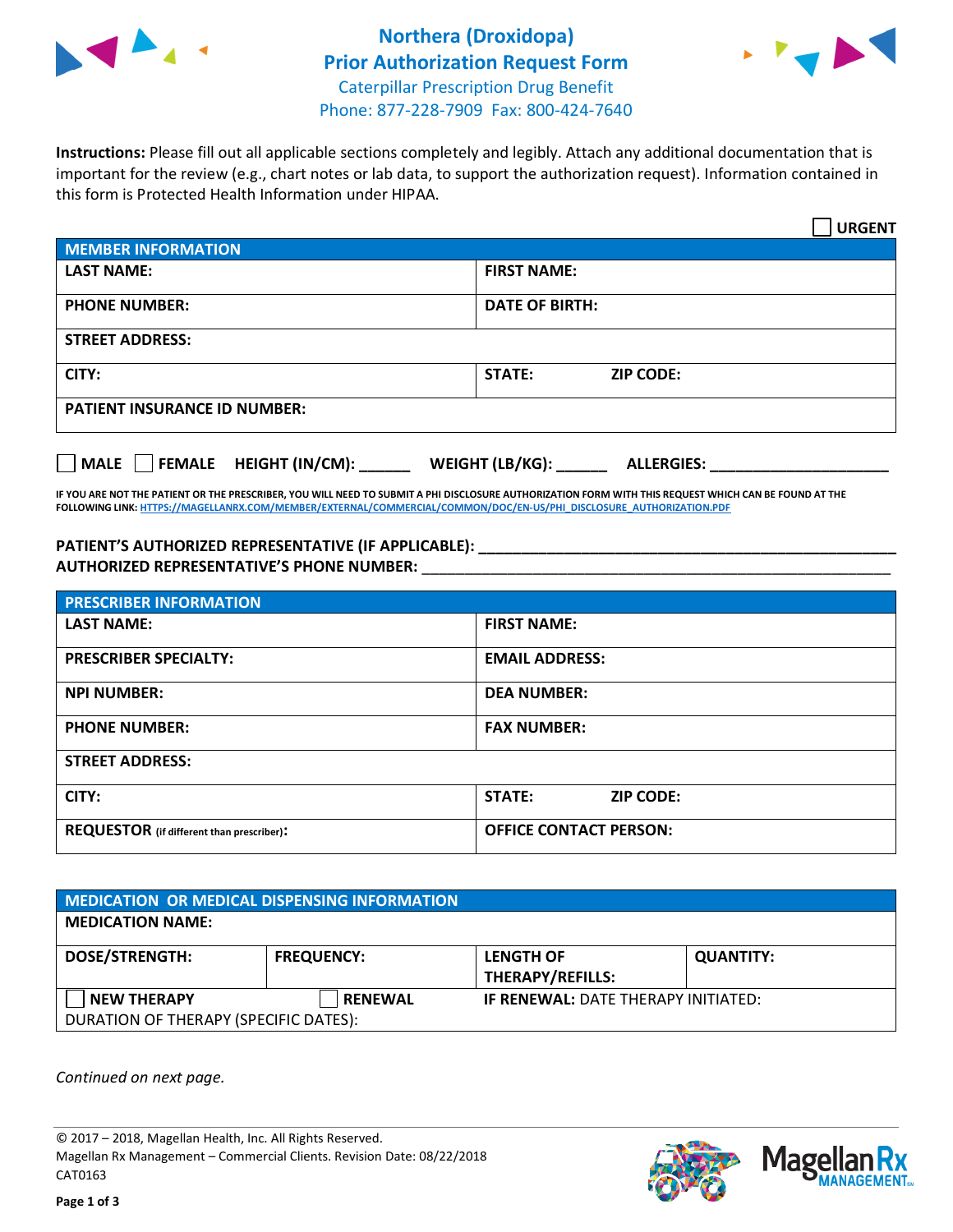



| MEMBER'S LAST NAME: NAME:                                                                                                                                                                                                                                                       | <b>MEMBER'S FIRST NAME:</b>                                                                                   |                                                       |  |  |  |
|---------------------------------------------------------------------------------------------------------------------------------------------------------------------------------------------------------------------------------------------------------------------------------|---------------------------------------------------------------------------------------------------------------|-------------------------------------------------------|--|--|--|
|                                                                                                                                                                                                                                                                                 | 1. HAS THE PATIENT TRIED ANY OTHER MEDICATIONS FOR THIS CONDITION?                                            | YES (if yes, complete below)<br><b>NO</b>             |  |  |  |
| <b>MEDICATION/THERAPY (SPECIFY</b><br>DRUG NAME AND DOSAGE):                                                                                                                                                                                                                    | <b>DURATION OF THERAPY (SPECIFY</b><br>DATES):                                                                | <b>RESPONSE/REASON FOR</b><br><b>FAILURE/ALLERGY:</b> |  |  |  |
| <b>2. LIST DIAGNOSES:</b>                                                                                                                                                                                                                                                       |                                                                                                               | <b>ICD-10:</b>                                        |  |  |  |
| □ Neurogenic orthostatic hypotension (NOH)<br>□ Other diagnosis:<br>$ICD-10$                                                                                                                                                                                                    |                                                                                                               |                                                       |  |  |  |
| PRIOR AUTHORIZATION.                                                                                                                                                                                                                                                            | 3. REQUIRED CLINICAL INFORMATION: PLEASE PROVIDE ALL RELEVANT CLINICAL INFORMATION TO SUPPORT A               |                                                       |  |  |  |
| <b>Clinical Information:</b><br>Select if the patient has NOH due to any of the following conditions:<br>□ Parkinson disease<br>$\Box$ Non-diabetic autonomic neuropathy<br>□ Multiple system atrophy<br>□ Dopamine-β-hydroxylase deficiency<br><b>D</b> Pure autonomic failure |                                                                                                               |                                                       |  |  |  |
| Has the patient demonstrated a decrease of greater than or equal to 20mm Hg in systolic blood pressure upon<br>standing for $\geq 3$ minutes?* $\Box$ Yes $\Box$ No                                                                                                             |                                                                                                               |                                                       |  |  |  |
| Has the patient demonstrated a decrease of greater than or equal to 10mm Hg in diastolic blood pressure upon<br>standing for $\geq$ to 3 minutes?* $\Box$ Yes $\Box$ No<br>*Please submit chart documentation.                                                                  |                                                                                                               |                                                       |  |  |  |
| Is the patient taking a vasodilator? $\square$ Yes $\square$ No                                                                                                                                                                                                                 |                                                                                                               |                                                       |  |  |  |
| Has the patient previously had a trial of midodrine?* $\Box$ Yes $\Box$ No                                                                                                                                                                                                      |                                                                                                               |                                                       |  |  |  |
| Has the patient previously had a trial of fludrocortisone?* $\Box$ Yes $\Box$ No                                                                                                                                                                                                |                                                                                                               |                                                       |  |  |  |
| Has the patient tried compression stockings for their neurogenic orthostatic hypotension (NOH)?* $\Box$ Yes $\Box$ No<br><i>*Please submit dates of trial.</i>                                                                                                                  |                                                                                                               |                                                       |  |  |  |
| Are there any other comments, diagnoses, symptoms, medications tried or failed, and/or any other information the<br>physician feels is important to this review?                                                                                                                |                                                                                                               |                                                       |  |  |  |
| information is received.                                                                                                                                                                                                                                                        | Please note: Not all drugs/diagnosis are covered on all plans. This request may be denied unless all required |                                                       |  |  |  |

© 2017 – 2018, Magellan Health, Inc. All Rights Reserved. Magellan Rx Management – Commercial Clients. Revision Date: 08/22/2018 CAT0163